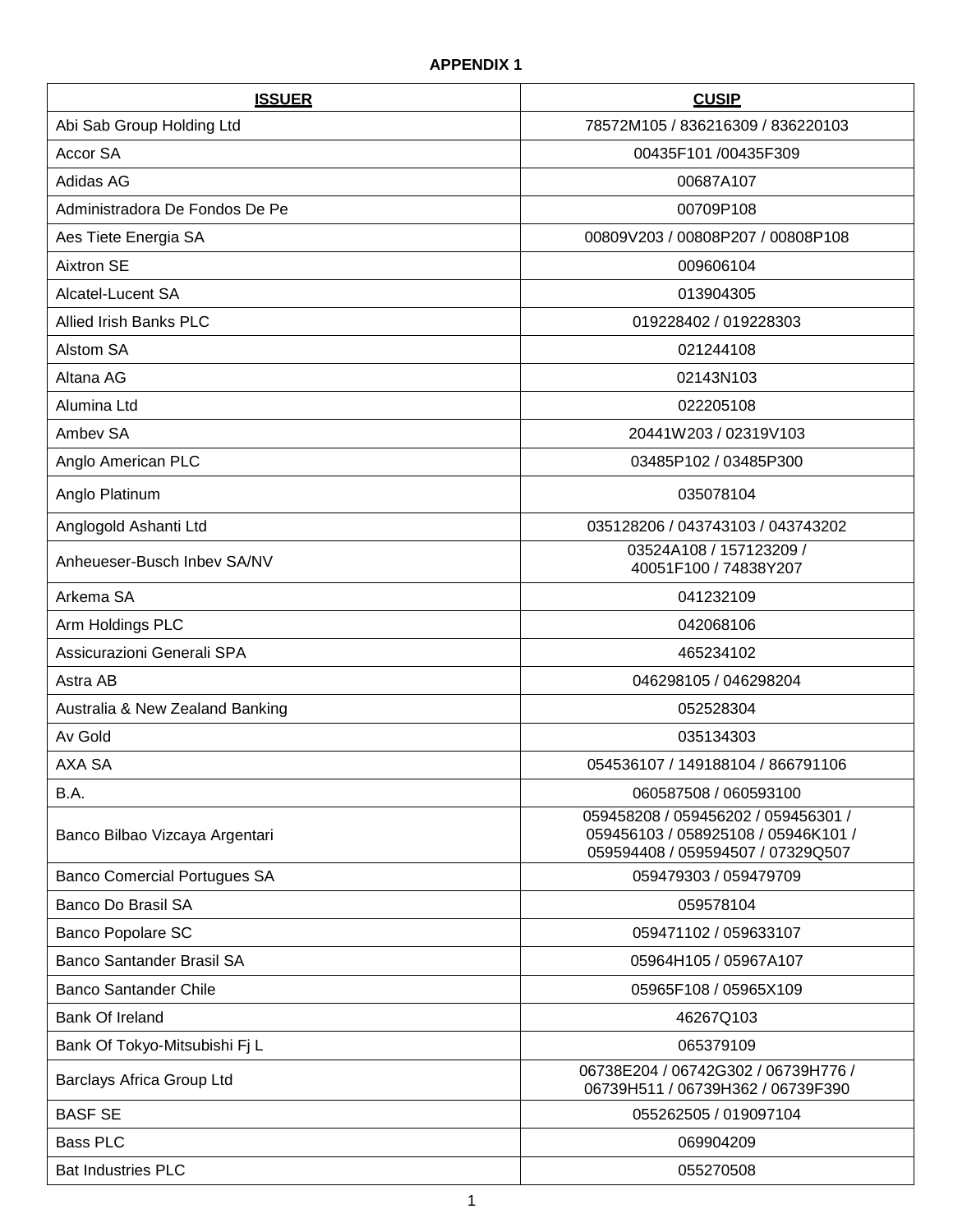| Bayer AG                               | 072730302                                                                |
|----------------------------------------|--------------------------------------------------------------------------|
| <b>BBVA Banco Frances SA</b>           | 059591107 / 07329M100                                                    |
| <b>BG Group Ltd</b>                    | 055434203 / 052578408 / 055434104 /<br>780259206 / 780259107             |
| <b>Bidvest Group Ltd/The</b>           | 088836101 / 088836200 / 088836309                                        |
| <b>Billabong International</b>         | 090055104                                                                |
| <b>Blue Circle Industries</b>          | 095342408 / 095342507                                                    |
| <b>BNP Paribas SA</b>                  | 05565A202 / 05565A103 / 066747106                                        |
| Boehler-Uddeholm AG                    | 097356307                                                                |
| <b>Brasil Telecom Participacoes SA</b> | 10553M101 / 10553M200 / 105530109 /<br>670851104 / 670851203             |
| Brasilagro - Co Brasileira De          | 10554B104                                                                |
| <b>Braskem SA</b>                      | 105532105 / 217252105 / 86959M101                                        |
| <b>BRF SA</b>                          | 10552T107 / 71361V204 /<br>71361V303 / 71361V105                         |
| <b>British American Tobacco PLC</b>    | 110448107                                                                |
| <b>British Steel</b>                   | 111015301                                                                |
| <b>Bunzl PLC</b>                       | 120738406 / 120738307                                                    |
| <b>Burmah Castrol PLC</b>              | 122169303                                                                |
| Cencosud SA                            | 15132H101 / 802233106                                                    |
| Centrica PLC                           | 15639K102 / 15639K201 / 15639K300                                        |
| Chilcott Uk Ltd                        | 363240102 / 93443W109                                                    |
| China Agri-Industries Holdings         | 16940R109                                                                |
| <b>Chorus Ltd</b>                      | 17040V107                                                                |
| Chunghwa Telecom Co., Ltd.             | 17133Q205                                                                |
| Cia Brasileira De Distribuicao         | 20440T201 / 20440T102                                                    |
| Cia Cervejaria Brahma                  | 20440X103 / 20440X202                                                    |
| Cia De Bebidas Das Americas-Am         | 20441W104                                                                |
| Cia De SAneamento Basico Do Es         | 20441A102                                                                |
| Cia De Transmissao De Energia          | 20441Q107/20441Q206                                                      |
| Cia Energetica De Sao Paulo            | 20440P209 / 20440P407                                                    |
| Cia Paranaense De Energia              | 20441B308 / 20441B407                                                    |
| Cie Financiere Richemont SA            | 204318109                                                                |
| Coca Cola Hellenic Bottling Co         | 1912EP104                                                                |
| Coca-Cola Amatil Ltd                   | 191085208                                                                |
| Coca-Cola Femsa Sab De Cv              | 191241108                                                                |
| Coflexip SA                            | 192384105                                                                |
| Commerzbank AG                         | 202597308 / 202597605                                                    |
| Commonwealth Bank Of Australia         | 202712303 / 202712600                                                    |
| Comp. De Geracao De Energia El         | 20441P109 / 20441P208 / 20441R204 /<br>20441R105 / 264398108 / 264398207 |
| Compass Group PLC                      | 20449X104 / 20449X203 / 20449X302                                        |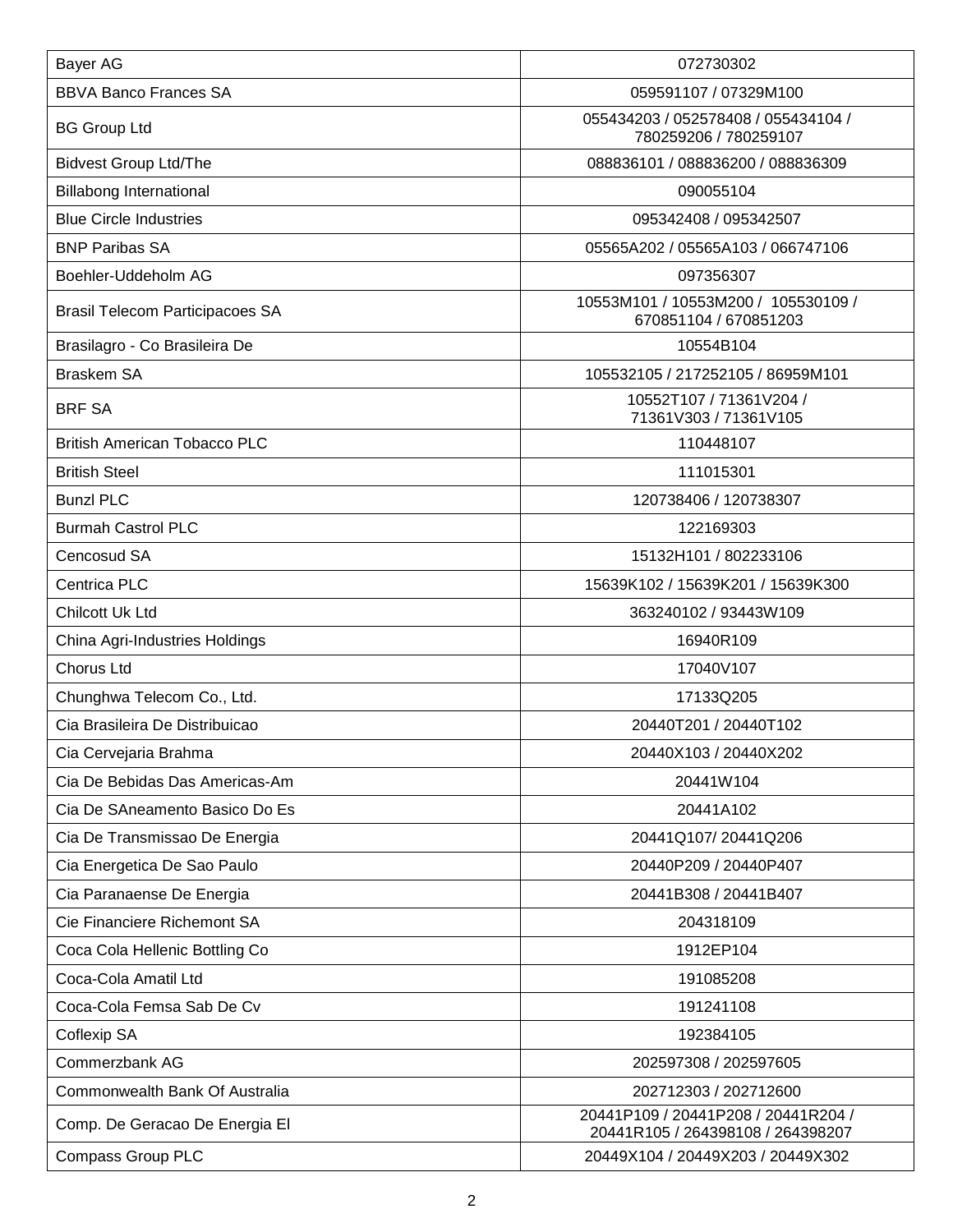| <b>Continental AG</b>            | 210771200                         |
|----------------------------------|-----------------------------------|
| Converium                        | 21248N107                         |
| Corus Group Ltd                  | 22087M101                         |
| Cosco Shipping International S   | 22112Y203                         |
| Craneware PLC                    | 224465104                         |
| Crayfish Co. Ltd.                | 225226208                         |
| Credit Suisse Group AG           | 225401108                         |
| <b>CRH PLC</b>                   | 12626K203                         |
| Crucell NV                       | 228769105                         |
| Dai Nippon Printing Co Ltd       | 233806306                         |
| Danka Business Systems PLC       | 236277109                         |
| <b>DBS Group Holdings Ltd</b>    | 23304Y100                         |
| Delhaize Group SCA               | 29759W101                         |
| Deutsche Bank AG                 | 251525309                         |
| Deutsche Lufthansa AG            | 251561304 / 549836500             |
| Deutsche Post AG                 | 25157Y202                         |
| Diageo PLC                       | 25243Q205 / 25243Q106 / 402033302 |
| Dollar Pref Restricted 4-2 B E   | 6162*1019 / 6162*1017             |
| Dominion Mining Ltd              | 257457309                         |
| Drdgold Ltd                      | 26152H103 / 26152H301 / 266597301 |
| Dresdner Bank AG                 | 261561302 / 261561401             |
| Ducati Motor Holding SPA         | 264066101                         |
| Eletropaulo Metropolitana Elet   | 286203302                         |
| Elf Aquitaine SA                 | 286269105                         |
| Embotelladora Andina SA          | 29081P204 / 29081P303             |
| <b>Embratel Participacoes SA</b> | 29081N100 / 29081N209             |
| Empresas Ica Sab De Cv           | 292448107                         |
| Engie Brasil Energia SA          | 892360108 / 29286U107 / 892360306 |
| Eni Lasmo PLC                    | 501730204                         |
| Eni SPA                          | 26874R108                         |
| Eniim 10 Perp                    | 501730303                         |
| Erste Group Bank AG              | 296036304                         |
| Evraz Highveld Steel & Vanadium  | 30050A301                         |
| Ferguson PLC                     | 97786P100                         |
| Fibria Celulose SA               | 92906P106                         |
| FILA Holding S.P.A               | 316850106                         |
| Fomento Economico Mexicano Sab   | 344419106                         |
| Foster's Group Pty Ltd           | 350258307                         |
| Fresenius Medical Care AG & Co   | 358029106 / 358029205             |
| Gallaher Group Ltd               | 363595109                         |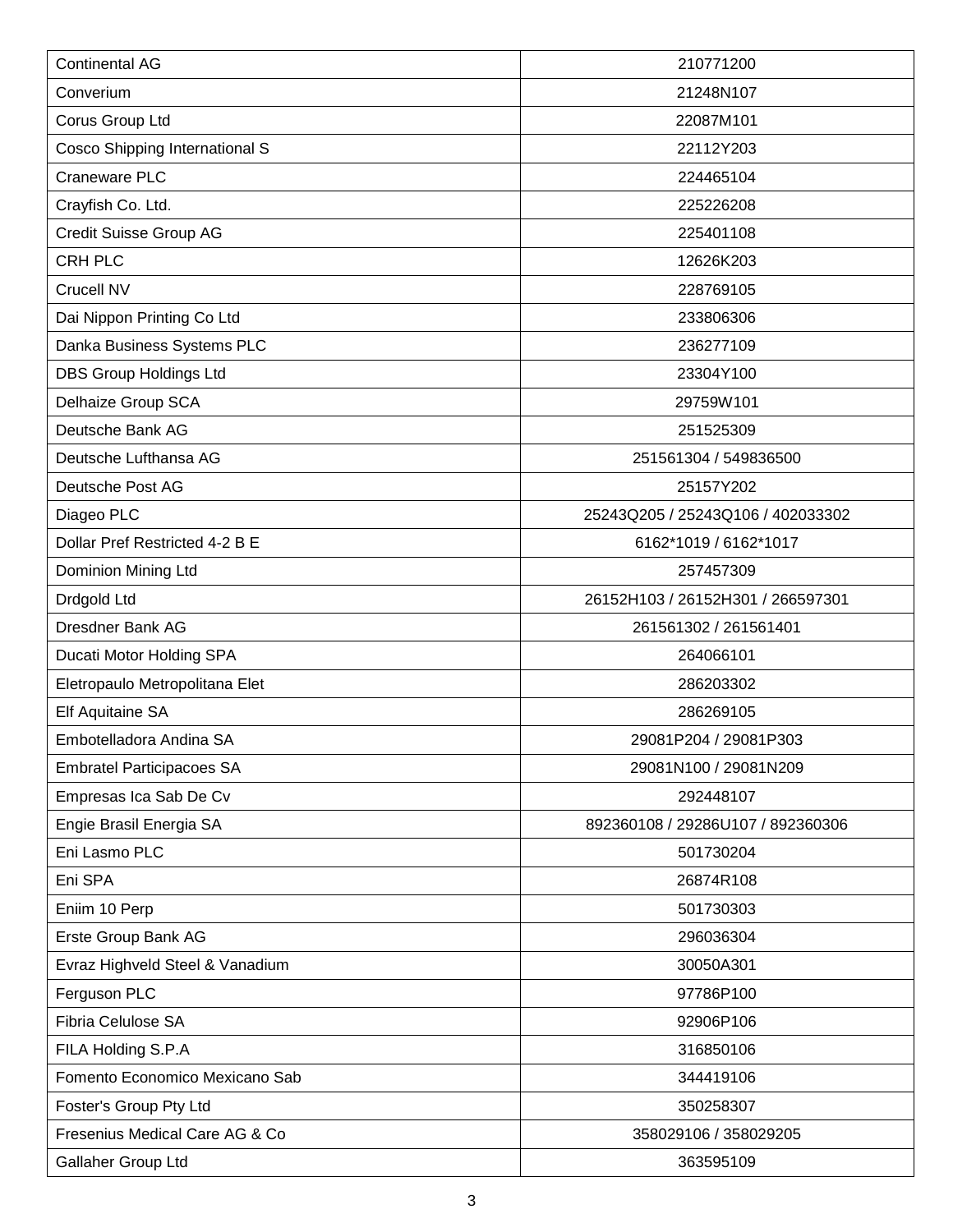| Gates Worldwide Ltd                   | 890030208                                                                            |
|---------------------------------------|--------------------------------------------------------------------------------------|
| <b>Gazprom Neft PJSC</b>              | 36829G107                                                                            |
| Gazprom PJSC                          | 47973C305 / 753317304 /<br>753317205 / 753317106                                     |
| Genesys                               | 37185M209                                                                            |
| Gerdau SA                             | 373737105                                                                            |
| Getlink SE                            | 39944Q109                                                                            |
| <b>Glaxosmithkline PLC</b>            | 37733W105                                                                            |
| Gol Linhas Aereas Inteligent          | 38045R107                                                                            |
| <b>Gold Fields Ltd</b>                | 262026503 / 38059R100 / 38059T106 /<br>380596205 / 957654304                         |
| Grupo Aeroportuario Del Centro        | 400501102                                                                            |
| Grupo Aeroportuario Del Pacifi        | 400506101                                                                            |
| Grupo Aeroportuario Del Surest        | 40051E202                                                                            |
| Grupo Casa Saba Sab De Cv             | 40048P104                                                                            |
| Grupo Elektra, S.A. De C.V.           | 40050A102                                                                            |
| Grupo Financiero Banorte SAb D        | 400486106 / 059456400 / 059456509 / 40051M105 /<br>40052P107 / 400486304 / 40051M204 |
| <b>Grupo Mex Desarrollo</b>           | 40048G104 / 40048G203                                                                |
| Grupo Televisa Sab                    | 40049J206                                                                            |
| Hannover Rueck SE                     | 410693105                                                                            |
| Harmony Gold Mining Co Ltd            | 413216300                                                                            |
| <b>HBOS PLC</b>                       | 42205M106                                                                            |
| <b>Hellenic Telecommunications Or</b> | 423325307                                                                            |
| Henkel AG & Co KGAA                   | 42550U109 / 42550U208                                                                |
| Hillsdown Holdings PLC                | 432586204                                                                            |
| HMS Hydraulic Machines & Systems      | 40425X100                                                                            |
| <b>Hoechst GMBH</b>                   | 434390308                                                                            |
| Hot Telecommunication System L        | 576561104                                                                            |
| <b>Hydromet Corp Ltd</b>              | 449003102                                                                            |
| Igate Computer Systems Ltd            | 703248203                                                                            |
| Imperial Holdings Ltd                 | 452833106 / 452833205                                                                |
| <b>Incitec Pivot Ltd</b>              | 45326Y206                                                                            |
| Indosat Tbk PT                        | 744383100                                                                            |
| Indusind Bank Ltd                     | 45579Q108                                                                            |
| Industrias Bachoco Sab De Cv          | 456463108                                                                            |
| Industrie Natuzzi S.P.A.              | 456478106                                                                            |
| Informa PLC                           | 093529204 / 45672B206 / 45672B305 /<br>90265U203 / 90969M101                         |
| Intercontinental Hotels Group         | 45857P103 / 458573102 / 458573201                                                    |
| <b>International Power Ltd</b>        | 46018M104                                                                            |
| Intesa Sanpaolo SPA                   | 05944F104 / 46115H107                                                                |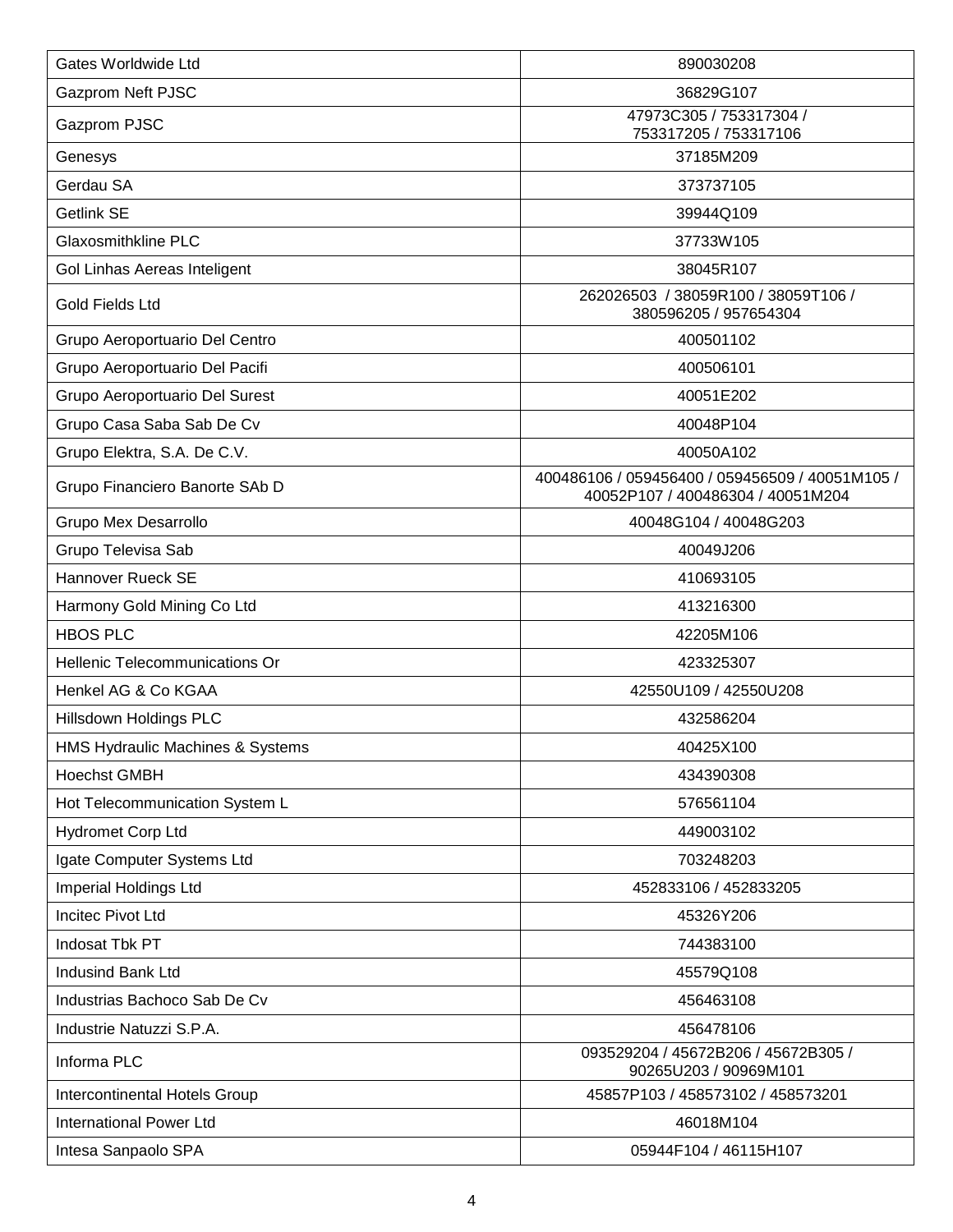| <b>Invensys Ltd</b>             | 461204109                                                                |
|---------------------------------|--------------------------------------------------------------------------|
| Inversiones Aguas Metropolitan  | 46128Q201                                                                |
| Itau Unibanco Holding SA        | 059602102 / 465562106 /<br>059602201 / 90458E107                         |
| J Sainsbury PLC                 | 466249208                                                                |
| <b>Johnson Matthey PLC</b>      | 479142309 / 479142408 / 479142507                                        |
| Julius Baer Group Ltd           | 481369106                                                                |
| Kidde PLC                       | 493793103                                                                |
| Kingfisher PLC                  | 495724403 / 495724205 / 495724304                                        |
| Kingsgate Consolidated Ltd      | 496362104                                                                |
| Klabin SA                       | 45647P108 / 49834M100                                                    |
| Komatsu Ltd                     | 500458401                                                                |
| Komercni Banka As               | 500459409                                                                |
| Koninklijke Ahold N.V.          | 500467303 / 500467402 / 500467AA3                                        |
| Koor Industries Ltd             | 500507108                                                                |
| Kroton Educacional SA           | 50106A402                                                                |
| Kumba Iron Ore Ltd              | 50125N104                                                                |
| Ladbroke Group Inc              | 505727305 / 505730101                                                    |
| Lagardere SCA                   | 507069102                                                                |
| Lan Airlines S.A.               | 501723100                                                                |
| Legal & General Group PLC       | 52463H103                                                                |
| Lendlease Group                 | 526023205                                                                |
| <b>LHR Airports Ltd</b>         | 05518L206                                                                |
| Liberty Group Ltd               | 140487109 / 530616101 / 53055R103 /<br>53055R202 / 530706100 / 530706209 |
| Lihir Gold Ltd                  | 532349206 / 532349107                                                    |
| <b>Lloyds Banking Group PLC</b> | 539439109                                                                |
| Lonmin PLC                      | 54336Q104 / 54336Q203 / 543374409                                        |
| <b>Lukoil PJSC</b>              | 69343P105 / 677862104 / 677862807 /<br>677862302 / 677862203             |
| Luxottica Group SPA             | 55068R202                                                                |
| LVMH Moet Hennessy Louis Vuitt  | 502441207                                                                |
| Macquarie Group Ltd             | 55607P105 / 55607P204                                                    |
| Madeco, S.A.                    | 556304103 / 556304202                                                    |
| Mahanagar Telephone Nigam Ltd   | 559778402                                                                |
| Makita Corp                     | 560877300                                                                |
| Mannesmann A.G.                 | 563775303                                                                |
| Masisa SA                       | 574799102 / 574800108                                                    |
| <b>Massmart Holdings Ltd</b>    | 576290100                                                                |
| Metso Oyj                       | 592671101 / 754183101 / 920232303                                        |
| Mizuho Financial Group Inc      | 359558103 / 60687Y109                                                    |
| Mmc Norilsk Nickel PJSC         | 46626D108 / 55315J102                                                    |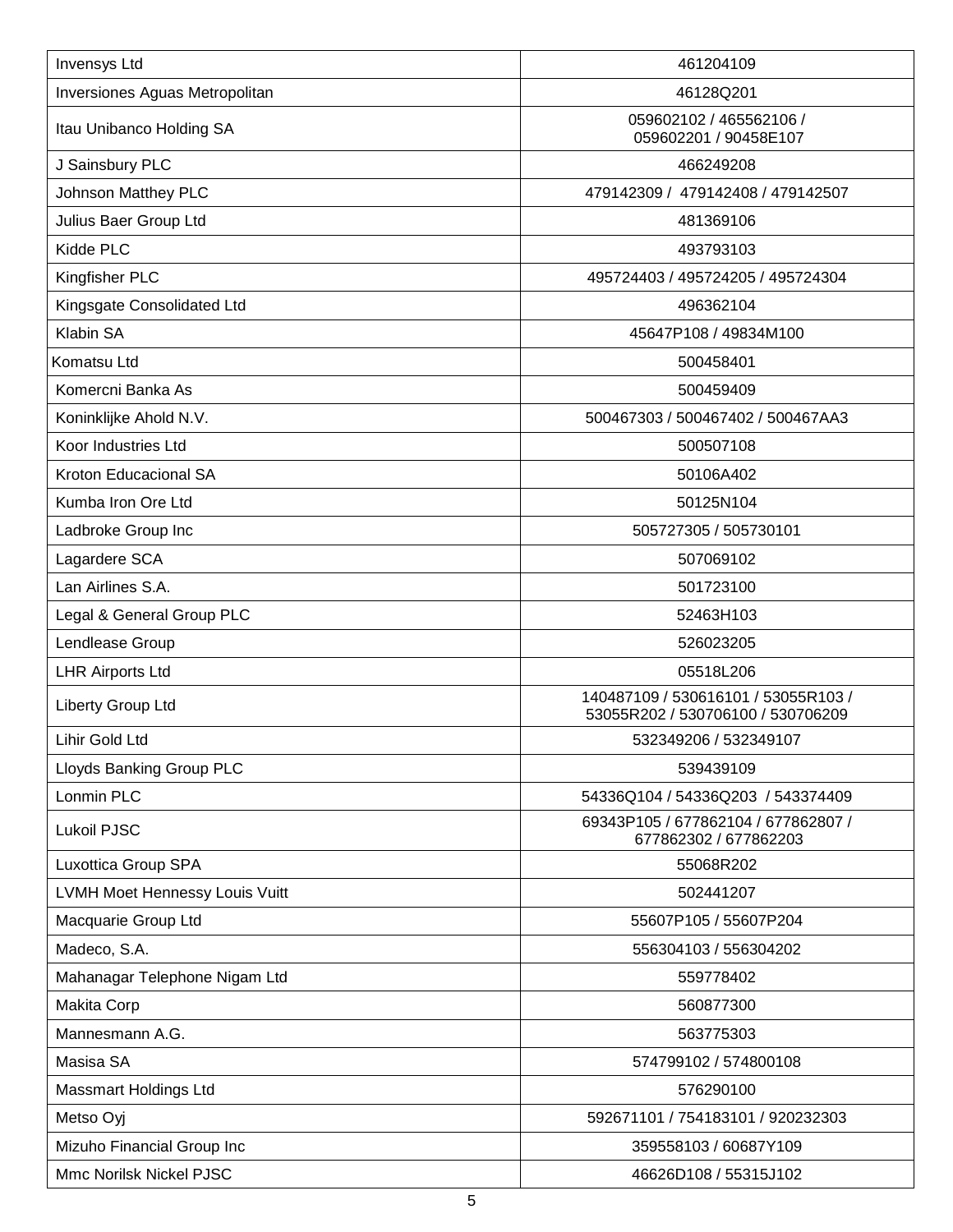| MMI Holdings Ltd/South Africa  | 55314H107                                                                         |
|--------------------------------|-----------------------------------------------------------------------------------|
| Mobile Telesystems PJSC        | 61946A106                                                                         |
| Mol Hungarian Oil & Gas PLC    | 831595202                                                                         |
| Mosenergo PJSC                 | 037376100 / 037376308                                                             |
| <b>MTN Group Ltd</b>           | 62474M108                                                                         |
| National Australia Bank Ltd    | 632525408                                                                         |
| National Bank Of Greece SA     | 633643507 / 633643408                                                             |
| <b>National Grid</b>           | 636274102 / 636274300 / 636274409                                                 |
| <b>National Power PLC</b>      | 637194408                                                                         |
| Natuzzi SPA                    | 63905A101                                                                         |
| NEC Corp                       | 629050204 / 81661W109                                                             |
| Nedbank Group Ltd              | 63975P103 / 63975K104 / 63975P202                                                 |
| Net Servicos De Comunicacao SA | 37957X102                                                                         |
| <b>Newcrest Mining Ltd</b>     | 651191108                                                                         |
| Newmont Australia Pty Ltd      | 390290104 / 656190105 / 656190204                                                 |
| Nippon Yusen KK                | 654633304                                                                         |
| Nomura Holdings Inc            | 65535H208                                                                         |
| NTT Docomo Inc                 | 62942M201 / 62942M102 / 629424201 / 62942M300<br>629424102 / 629424508/ 629424409 |
| Orange Polska SA               | 87943D108                                                                         |
| Orange SA                      | 35177Q105 / 35177Q204 / 35177QAB1                                                 |
| Orkla ASA                      | 686331109                                                                         |
| Partner Communications Co Ltd  | 70211M109                                                                         |
| Pearson PLC                    | 705015105                                                                         |
| Pernod Ricard SA               | 019121102 / 714264108                                                             |
| Petrochina Co Ltd              | 71646E100                                                                         |
| Petroleo Brasileiro SA         | 71654V101 / 71654V408                                                             |
| Pflln 1.35                     | 74050U206                                                                         |
| Pharol SGPS SA                 | 737273102                                                                         |
| Polski Koncern Naftowy Orlen S | 731613402                                                                         |
| Polyus PJSC                    | 678129107 / 73181P102                                                             |
| Powergen Ltd                   | 738905405                                                                         |
| <b>Premier Farnell Ltd</b>     | 74050U107                                                                         |
| <b>Provident Financial PLC</b> | 74387B103                                                                         |
| Publicis Groupe SA             | 74463M106 / F76080112 / 785144205                                                 |
| Qantas Airways Ltd             | 74726M406 / 74726M505                                                             |
| QBE Insurance Group Ltd        | 74728G605                                                                         |
| <b>Racal Electronics PLC</b>   | 749815403                                                                         |
| Randstad UK Holding Ltd        | 81617E203                                                                         |
| RBS 11.2 Perp                  | 780097309                                                                         |
| RBS 6.35 Perp                  | 780097770                                                                         |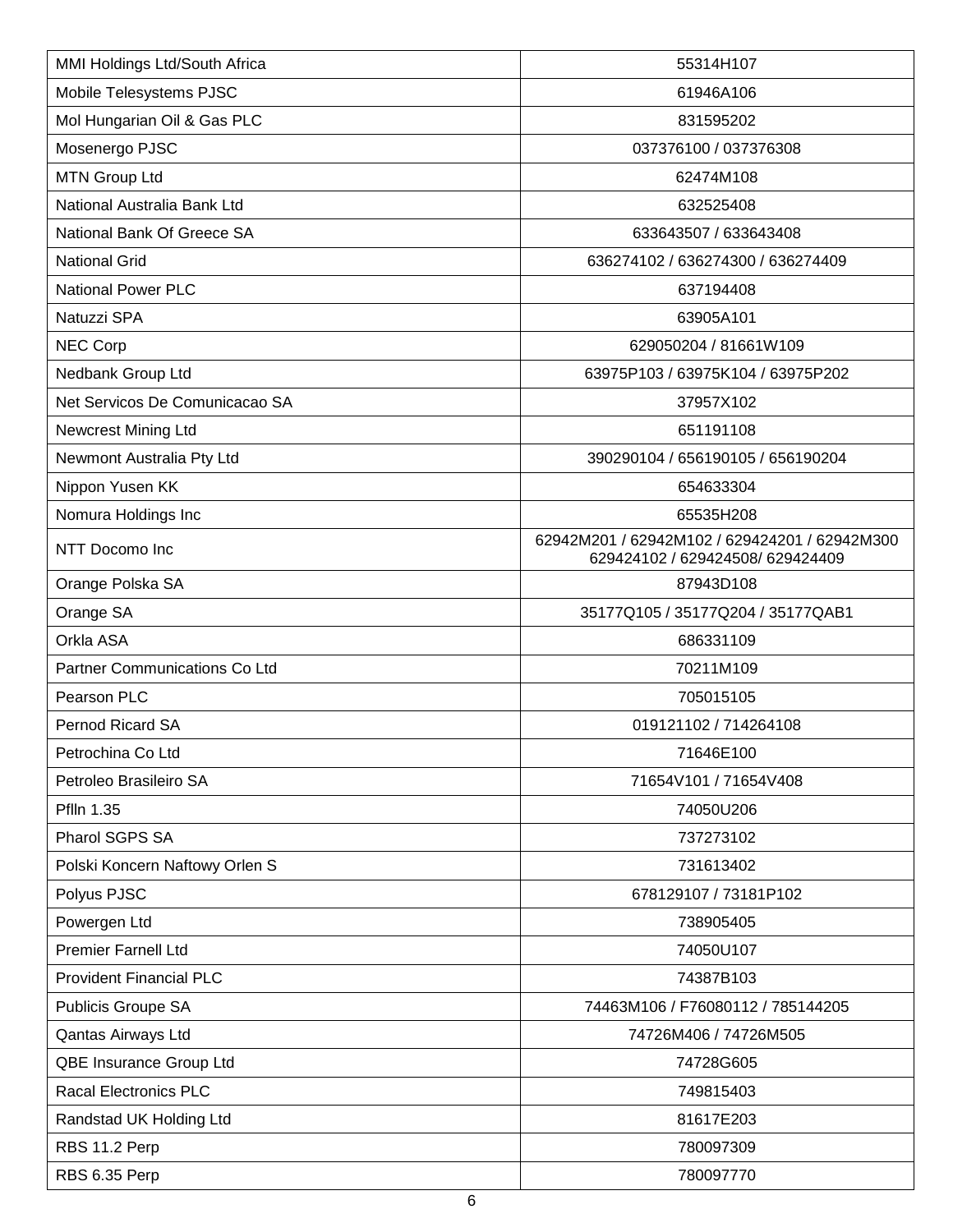| RBS 8 1/2 Perp                        | 780097804 / 780097853                                        |
|---------------------------------------|--------------------------------------------------------------|
| RBS 8.1 Perp                          | 780097705                                                    |
| RBS 8.2125 Perp                       | 780097606                                                    |
| RBS 9 1/2 Perp                        | 780097408                                                    |
| <b>Reed Elsevier NV</b>               | 758204101 / 758205108 /<br>758204200 / 758205207             |
| <b>Rentokil Initial PLC</b>           | 760125104                                                    |
| Repsol SA                             | 76026T205                                                    |
| Rexam Ltd                             | 761655406 / 761655505 / 761655604                            |
| Rhodia SA                             | 762397107 / 762397206                                        |
| Rio Tinto France SAS                  | 705151207                                                    |
| Rio Tinto PLC                         | 767202104 / 767204100 / 045074101 /<br>126170505 / 74974K706 |
| Roche Holding AG                      | 771195104 / 771195401                                        |
| Rolls-Royce Holdings PLC              | 775781206                                                    |
| Royal Bank Of Scotland/ABN            | 780097721 / 780097739                                        |
| Rushydro PJSC                         | 466294105 / 782183123 / 782183131 /<br>782183404 / 466294204 |
| <b>RWE AG</b>                         | 74975E303 / 74975E402                                        |
| <b>RWE Generation UK Holdings PLC</b> | 45769A103                                                    |
| <b>Ryanair Holdings PLC</b>           | 783513104                                                    |
| Sadia SA                              | 786326108                                                    |
| Sanofi                                | 80105N105 / 762426AC8 /<br>762426401 / 80105N204             |
| Santander UK PLC                      | 002920106 / 002920700                                        |
| Sanuk 8 3/4 Perp                      | 002920205                                                    |
| <b>SAP SE</b>                         | 803054204 / 803054303                                        |
| Sappi Ltd                             | 803069103 / 803069202 / 108510041                            |
| Sasol Ltd                             | 803866300                                                    |
| Sberbank Of Russia PJSC               | 80585Y308                                                    |
| Scor SE                               | 80917Q106                                                    |
| <b>Scottish Power PLC</b>             | 81013T408 / 81013T705                                        |
| Sega Sammy Holdings Inc               | 815794102                                                    |
| Sekisui House Ltd                     | 816078307                                                    |
| Serono                                | 81752M101                                                    |
| Seversky Tube Works PJSC              | 818146102                                                    |
| Shell Transport & Trading Co L        | 822703609                                                    |
| Shiseido Co Ltd                       | 824841407                                                    |
| Shoprite Holdings Ltd                 | 82510E209                                                    |
| Sibanye Gold Ltd                      | 03840M109 / 825724206                                        |
| Signet Jewelers Ltd                   | 82668L872                                                    |
| Sims Metal Management Ltd             | 829160100                                                    |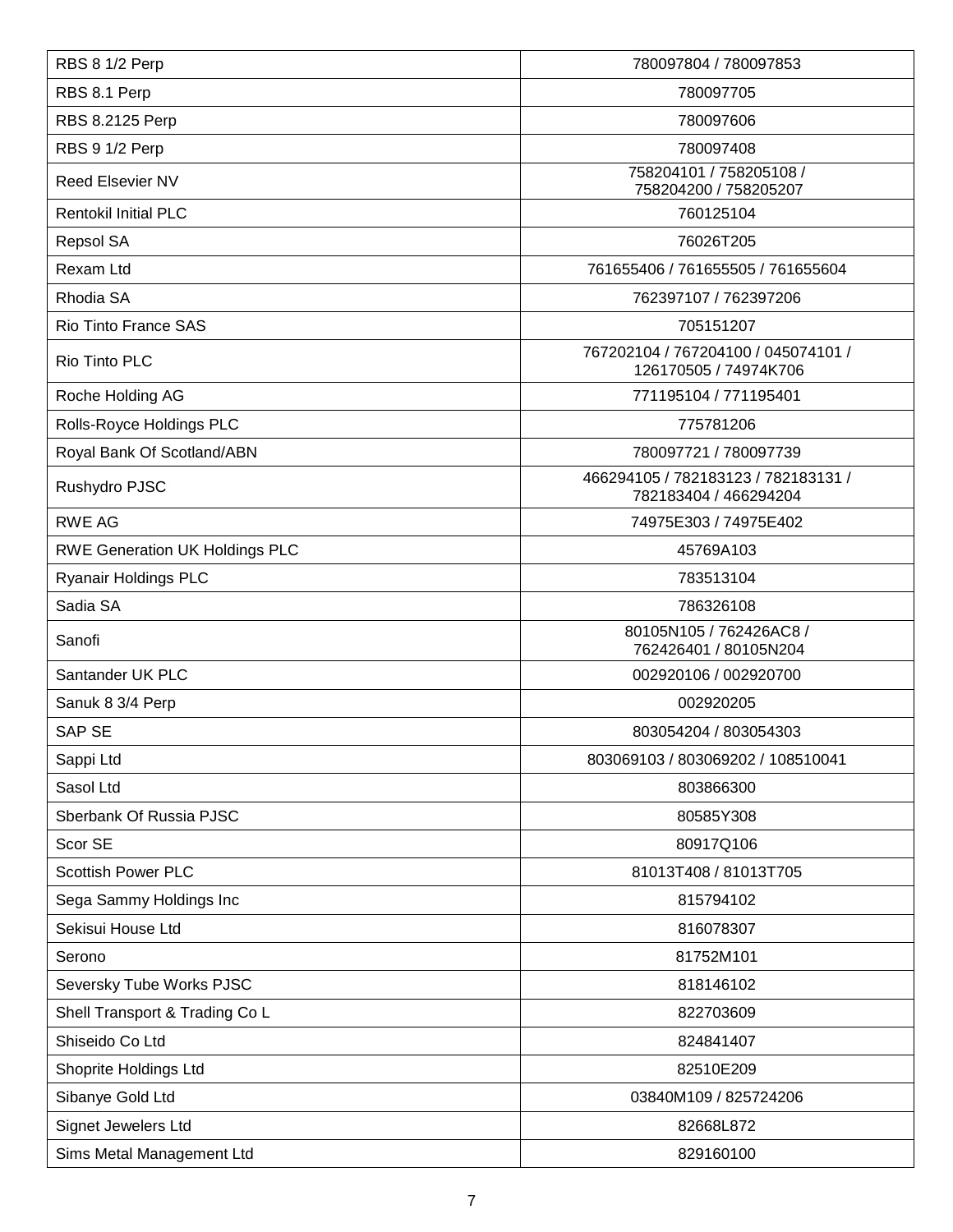| <b>Six Continents Ltd</b>            | 830018107                                        |
|--------------------------------------|--------------------------------------------------|
| Sky PLC                              | 111013108                                        |
| Smithkline Beecham Ltd               | 832378301                                        |
| Sociedad Quimica Y Minera De C       | 833636103                                        |
| Sociedad Qumica Y Minera De Chile    | 833635105                                        |
| Societe Generale SA                  | 784320103 / 784320202 / 83364L109                |
| Sodexo SA                            | 833792104                                        |
| Softbank Group Corp                  | 471104109                                        |
| Southern Electric PLC 144a           | 842809709 / 842809402                            |
| Spark New Zealand Ltd                | 84652A102 / 879278307 / 879278208                |
| <b>SSE PLC</b>                       | 810133405 / 810133702 / 81012K309                |
| Standard Bank Group Ltd              | 853118206                                        |
| Statoil ASA                          | 85771P102                                        |
| Submarino S.A. - Reg S               | 86431P300 / 86431P508                            |
| Sumitomo Mitsui Financial Group      | 865622104                                        |
| Suncorp Group Ltd                    | 867232100                                        |
| Surgutneftegas OJSC                  | 46625F104 / 868861204 / 868861105                |
| Svenska Cellulosa AB SCA             | 869587402                                        |
| Swedish Match AB                     | 870309507                                        |
| <b>Swire Pacific Ltd</b>             | 870794302 / 870794401 / 870797404                |
| Swisscom AG                          | 871013108                                        |
| Syngenta AG                          | 87160A100                                        |
| <b>Tabcorp Holdings Ltd</b>          | 873306203                                        |
| <b>Tata Communications Ltd</b>       | 876564105 / 92659G402 /<br>92659G600 / 92659G303 |
| Tate & Lyle PLC                      | 876570607                                        |
| <b>Tatneft PJSC</b>                  | 03737P207 / 03737P108 /<br>65486P100 / 876629205 |
| TDC A/S                              | 87236N102                                        |
| Tele Celular Sul Part S.A.           | 879238103                                        |
| Tele Centro Oeste Celular Part       | 87923P105                                        |
| Tele Nordeste Celular Particip       | 87924W109                                        |
| Tele Norte Leste Participacoes       | 87924Y105 / 879246106                            |
| Tele Sudeste Celular Participa       | 87943B102 / 879252104                            |
| Tele2 AB                             | 87952P109 / 87952P208                            |
| Telecomunicacoes Brasileiras S       | 879287209                                        |
| Telekom Austria AG                   | 87943Q109                                        |
| Telekomunikasi Indonesia Perse       | 715684106                                        |
| <b>Telemig Celular Participacoes</b> | 87944E105                                        |
| Telesp Participacoes S.A.            | 87952L108 / 87952K100                            |
| Telkom SA Soc Ltd                    | 879603108                                        |